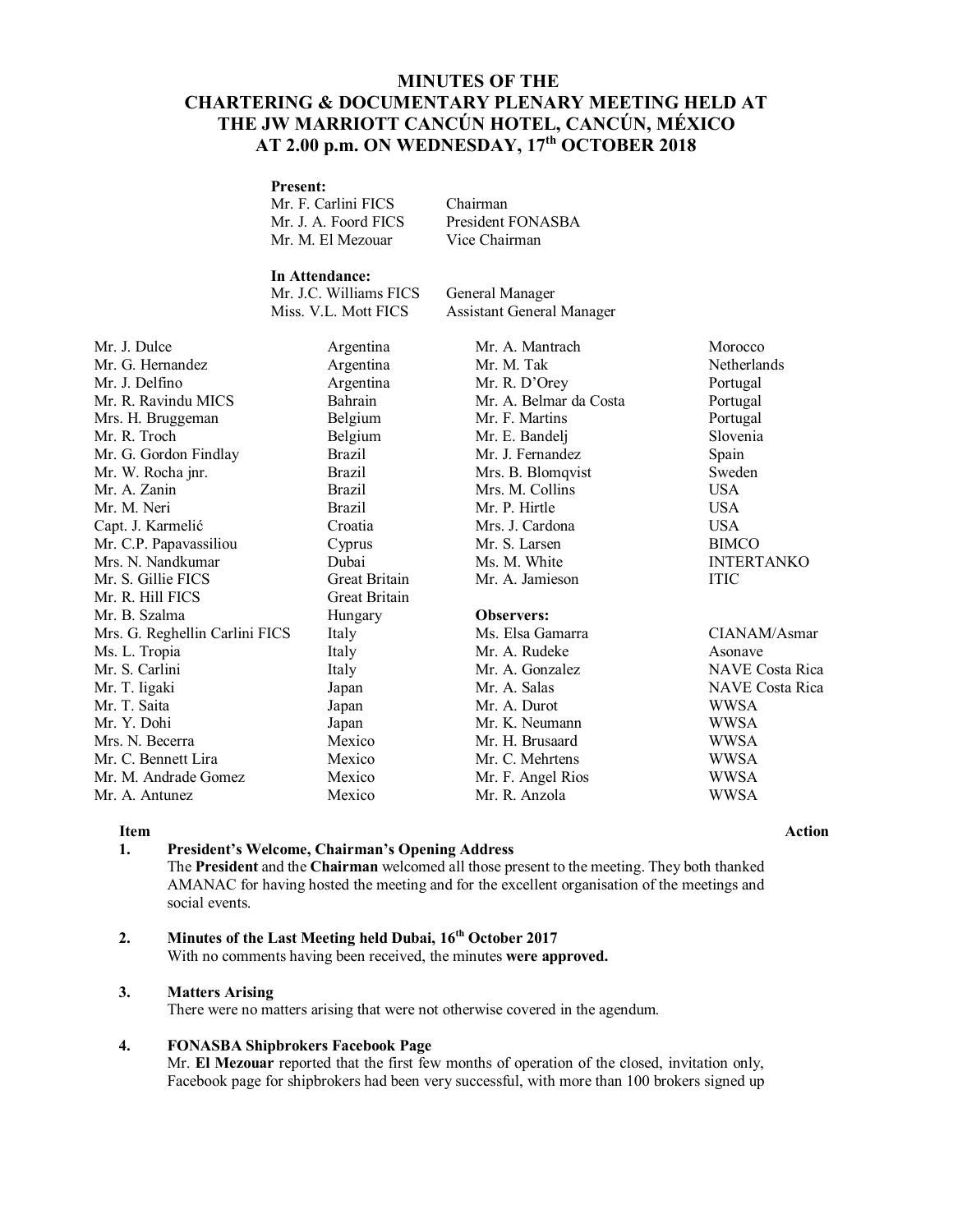The **Chairman** advised that he would take the GENCON Revision Project (item 5) after the report on the work of the BIMCO Documentary Committee so moved to item 6.

#### **6. BIMCO and INTERTANKO Documentary Committee Reports**

At the invitation of the **Chairman**, Mr. **Larson** and Ms. **White** made presentations to the meeting on the activities of their respective Documentary Committees.

After giving apologies for absence from Documentary Committee Chairman Francis Sarre, Mr. **Larsen** referred to:

- New contracts being developed including: BUNKERTERMS 2018, designed to protect bunker purchasers should the supplier cease trading, and DISMANTLECON for the removal of offshore structures.
- New clauses including: the LNG Bunkering Clause; an amended Sanctions Clause for time charterparties that will recognise the evolving nature of sanctions; a comprehensive Cyber security clause which should avoid the need for separate, specific clauses; revised Arrest Clauses for both time and voyage charters; a Hull Fouling Clause and the new Sulphur 2020 clauses, which will address both compliance and transition issues.

The **Chairman** asked Mr. **Larsen** if he thought that the introduction of ultra-low sulphur fuels would impact adversely on the agent. Mr. **Larsen** said he did not think it would, other than in their traditional role of advising ship owners and operators of the applicable legislation, providing data on supplies and loading facilities and similar information.

Turning to the issue of cyber security, the **Chairman** said that action by organisations such as BIMCO, INTERTANKO and ITIC was vital to ensure that adequate protections were in place and that regular updates on the fraudulent schemes operating in the market place were broadcast to those likely to be affected, agents and brokers included. Mr. **Larsen** reminded the meeting of the cyber security provisions in BIMCO documents, including the AAA and GAA forms.

The **Chairman** thanked Mr. Larsen for his presentation and then invited Ms. **White** to speak on behalf of INTERTANKO.

In her presentation, Ms. **White** gave an overview of recent developments within INTERTANKO before summarising the clauses under development including:

- A Worldscale Costs Clause
- The Mass Flow Meter Clause
- Anti-Fouling and Storage Clauses
- Use of LNG as Fuel
- Revised Ballast Water Management Clauses
- INTERTANKO's Bunker 2020 clauses

She also gave an overview of new INTERTANKO publications including a guide to LNG chartering; bunker supply terms; freight payment models and a commentary on the SHELLTIME 4 charterparty.

She also acknowledged the participation of the **Chairman i**n INTERTANKO's Tanker Event in Rome.

The **Chairman** thanked Ms. **White** for her presentation and asked whether she saw any issues for agents as a result of the sulphur 2020 provisions. She fully endorsed the comments made previously by Mr. **Larsen** and added that agents should also be alert to, and ready to assist in tackling, unreasonable demands being made to owners and operators.

Copies of both presentations are also available for download from the Members' Area.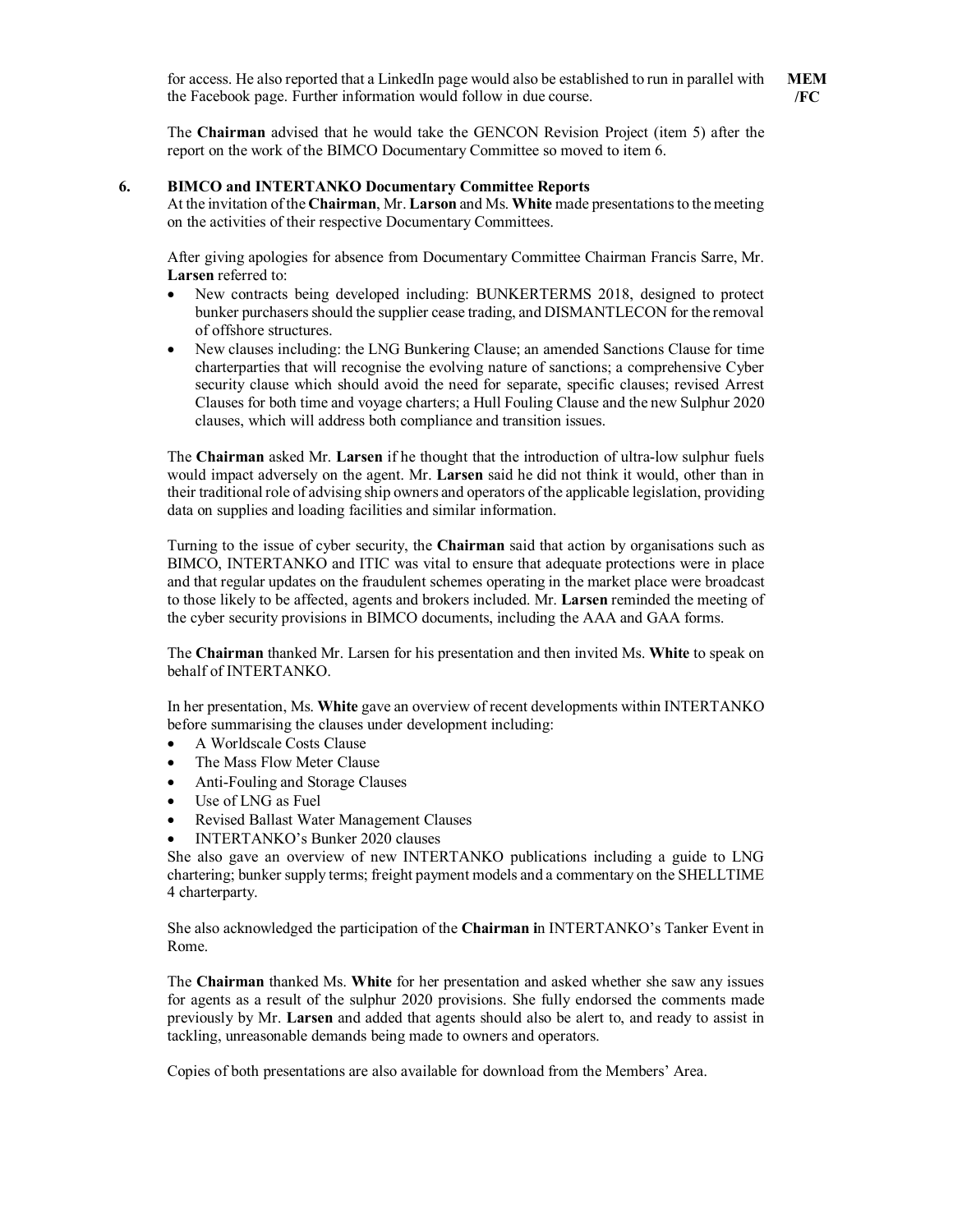#### **5. GENCON '94 Revision Project**

The **Chairman** updated the meeting on the project to revise the GENCON '94 form, the most widely used voyage charter party form in the world. He said BIMCO had realised that the form was now subject to so many user amendments that a full rewrite was necessary. To assist in the process, a sub-committee had been assembled and FONASBA was pleased to have been invited to take part. The sub-committee had, by October 2018, held three meetings and good progress had been made. To support the revision work, FONASBA had formed its own sub-committee and this would feed views, comments and suggestions to BIMCO via the **Chairman**.

Mr. **Larsen** added that BIMCO was extremely grateful for FONASBA's input to the revision committee and, similar to the AA/GAA projects, was looking forward to further close and effective collaboration on the GENCON revision.

### **7. ITIC Claims Review**

Mr. **Jamieson** gave another of his interesting and insightful presentations about the issues currently giving rise to claims against ship brokers and ship agents. These included:

- The failure to forward demurrage claims within the period specified in the charterparty remains the commonest claim against tanker brokers. Claims are often subject to a 90 day time limit and owners will seek settlement from the broker if the claim is not presented in good time.
- Notable claims against ship agents in the last year included one against an agent who failed to request free pratique. When this failure was realised the ship had already departed and so was not delayed. If the vessel had been delayed the agent would have been liable for the owner's losses. As it was the agent was fined for the breach of regulations.
- Agents are increasingly facing claims from authorities even if they cannot influence what is being done. A New Zealand environmental authority issued abatement orders to the stevedores, port authority and the agent due to vessels discharging dusty cargo in winds exceeding the regulations. The stevedore controls the discharge and the port and stevedore in consultation decide when discharge must cease. The agent has no role in the decision. In two separate cases the legal costs for the agent reached about NZ\$ 20,000 each. In both cases the agent was not found to be at fault and no further action was taken but the agents still had to pay their legal costs.
- Agents are increasingly pursued by port authorities for the costs of repairing damage caused by the ship. A number of cases involved claims for dock damage being raised after the vessel has sailed. In such cases the owner may refuse to settle the claim, or may seek to secure a reduction which is subsequently rejected, leaving the agent liable for the entire claim or the shortfall. Mr Jamieson said ITIC had arrested a number of vessels to secure funds to cover the liability of the agent to the port authority.
- He also reiterated his previous advices regarding the failure of principals to pay commission without a signed charterparty. He said this was particularly unethical given that the principals had already received the freights, also without a signed charterparty.
- Concluding his presentation, Mr. **Jamieson** reminded delegates to be alert to the possibility of forgery. ITIC had seen fake crew changes, fake email releases of cargo and forged bills of lading

The **Chairman** thanked Mr. **Jamieson** for yet another excellent presentation, a copy of which is also available for download from the Members' Area of the website.

### **8. ICC Clauses 2020**

The **Chairman** reminded the meeting that the International Chamber of Commerce (ICC) was undertaking a thorough revision of the INCOTERMS and this could have a significant impact on shipbrokers and ship agents. He said that it was becoming increasingly clear that principals were often not aware of the exact terms on which they were fixing business and there was a corresponding need for agents and brokers to be able to plug the knowledge gap and ensure that their principals did not suffer through a lack of understanding.

Part of the review process may see some older and les commonly used terms disappear and others may be significantly modified as a result of changing patterns of trade. It was therefore necessary